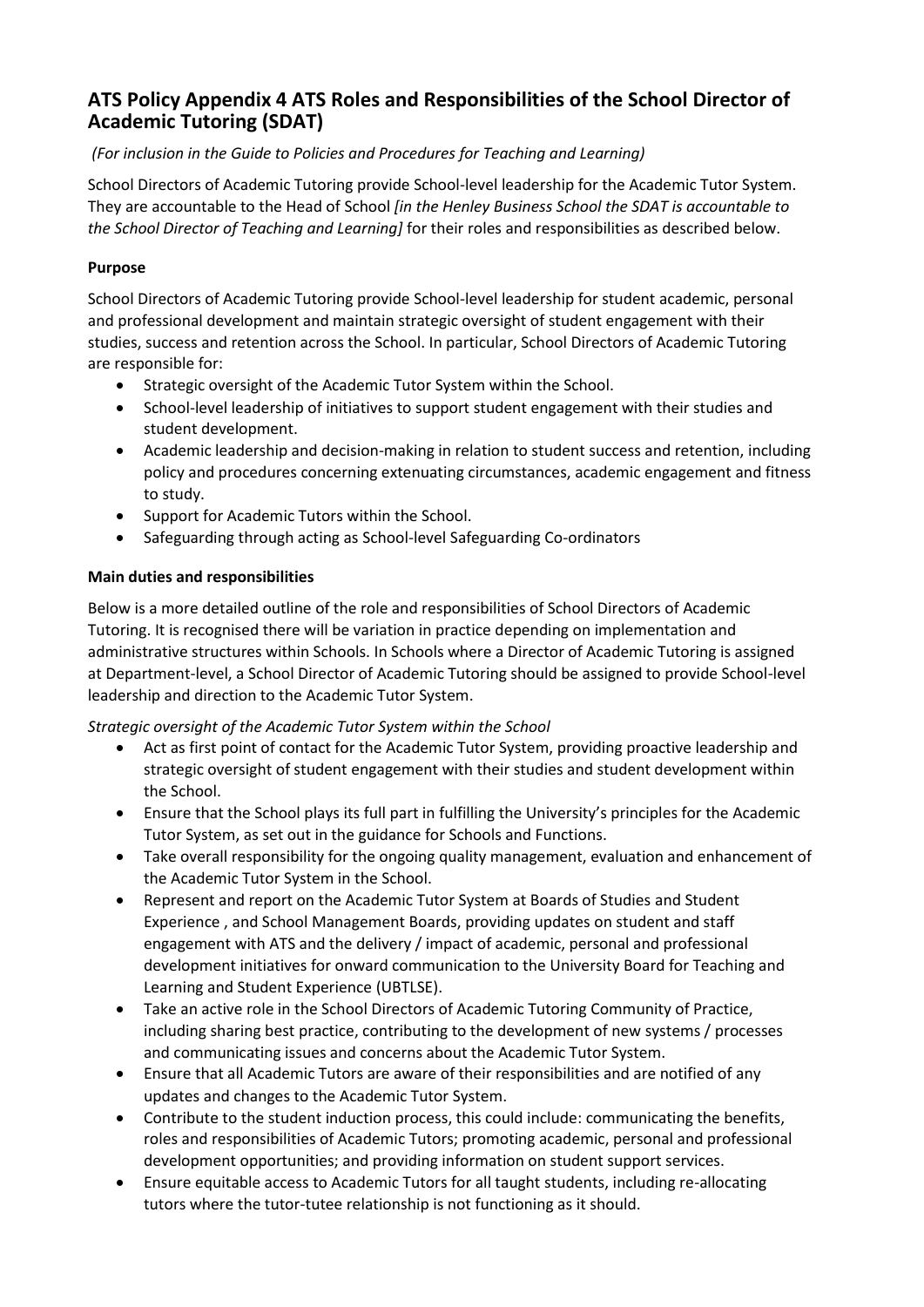*School-level leadership of initiatives to support student engagement with their studies and student development*

- Oversee, monitor, facilitate and lead the School's engagement with University initiatives to support student engagement with their studies and student academic, personal and professional development.
- Liaise with colleagues in student support services to develop and embed a proactive programme of academic, personal and professional development support in the School.
- Ensure that Academic Tutors are aware of the various student academic, personal and professional development opportunities available within the School and across the University.

#### *Academic leadership and decision-making in relation to student success and retention*

- Undertake School-level responsibilities and make School-level decisions in relation to policy and procedures concerning extenuating circumstances, academic engagement and fitness to study.
- Liaise with other academic and professional services staff in the management of extenuating circumstances (in cases of escalation to Stages 2 and 3), complex cases and appeals.
- Attend and report to the: University Standing Committee on Special Cases (USCSC); USCSC Appeals Panels; Standing Committee on Academic Engagement and Fitness to Study (SCEAFS); Standing Committee on Fitness to Practise (SCFP); Standing Committee on Exam Results (SCER); and Programme Examiners' meetings as appropriate.

## *Support for Academic Tutors within the School*

- Ensure Academic Tutors are aware of referral systems, processes and procedures, so that they are able to refer and signpost students to other services in the University as appropriate.
- Encourage and promote partnership working between Academic Tutors and central support services to support students' academic, personal and professional development.
- Promote the identification and dissemination of good practice in academic tutoring to support the continued improvement of the Academic Tutor System in the School.
- Support the continued professional development of Academic Tutors by providing opportunities to share good practice.
- Ensure that relevant information from the wider University, in particular from the School Directors of Academic Tutoring Community of Practice, is communicated to Academic tutors in the School.
- Meet with new Academic Tutors as part of the induction process.

## *Safeguarding*

• Act as School-level Safeguarding Co-ordinator